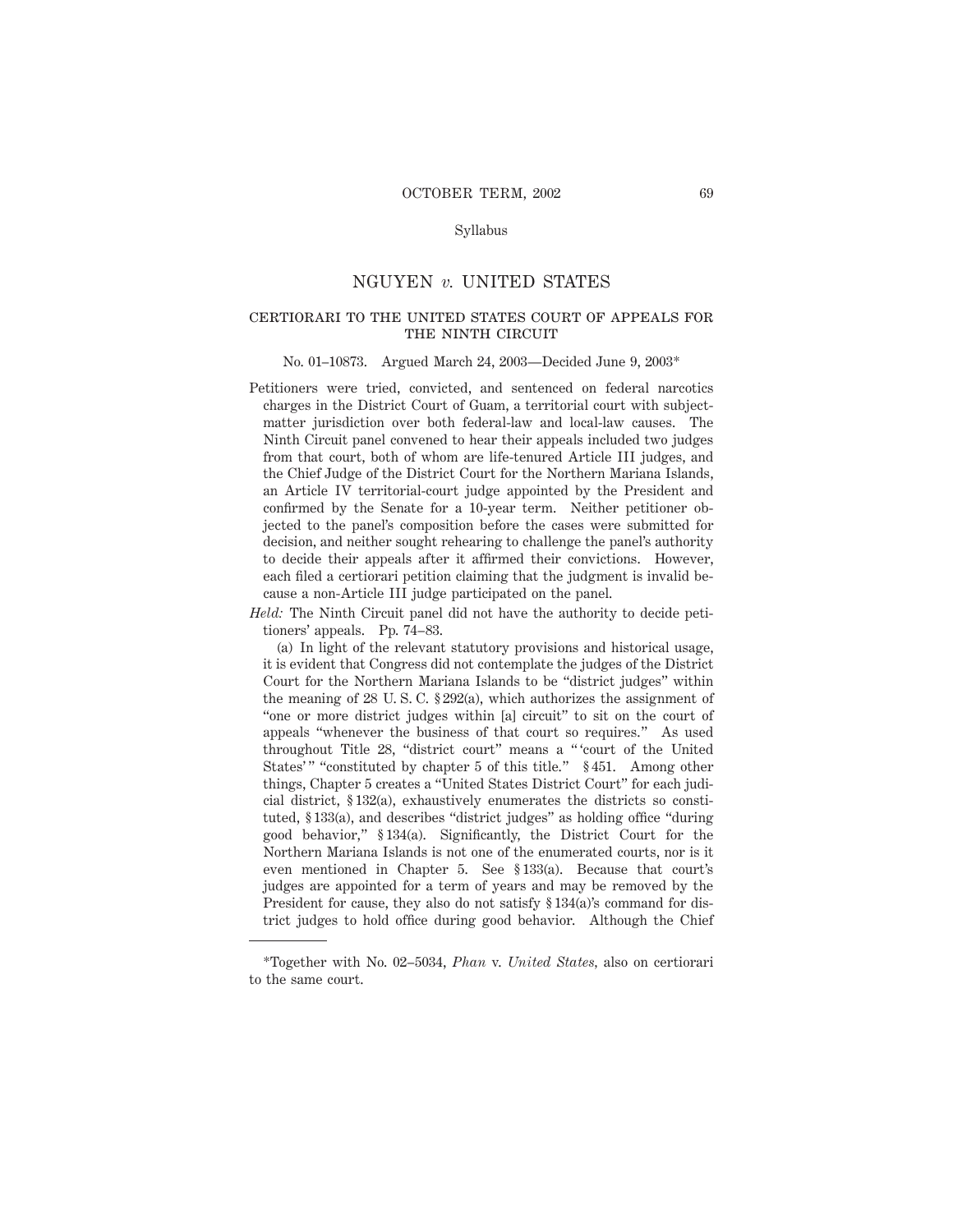#### Syllabus

Judge of the District Court for the Northern Mariana Islands is literally a "district judge" of a court "within the [Ninth] [C]ircuit," such a reading of § 292(a) is so capacious that it would also justify the designation of "district judges" of any number of *state* courts "within" the Ninth Circuit. Moreover, historically, the term "United States District Court" in Title 28 has ordinarily excluded Article IV territorial courts, even when their jurisdiction is similar to that of an Article III United States District Court. *E. g., Mookini* v. *United States,* 303 U. S. 201, 205. Pp. 74–76.

(b) The Government's three grounds for leaving the judgments below undisturbed are not persuasive. First, this Court's precedents concerning alleged irregularities in the assignment of judges do not compel application here of the *de facto* officer doctrine, which confers validity upon acts performed by a person acting under the color of official title even though it is later discovered that the legality of that person's appointment to office is deficient, *Ryder* v. *United States,* 515 U. S. 177, 180. Typically, the Court has found a judge's actions to be valid *de facto* when there is a "merely technical" defect of statutory authority, *McDowell* v. *United States,* 159 U. S. 596, 601–602, but not when, as here, there has been a violation of a statutory provision that embodies weighty congressional policy concerning the proper organization of the federal courts, see, *e. g., American Constr. Co.* v. *Jacksonville, T. & K. W. R. Co.,* 148 U. S. 372, 387. Second, for essentially the same reasons, it is inappropriate to accept the Government's invitation to assess the merits of petitioners' convictions or whether the fairness, integrity, or public reputation of the proceedings were impaired by the composition of the panel. Third, the Government's argument that the presence of a quorum of two otherwise-qualified judges on the panel is sufficient to support the decision below is rejected for two reasons. The federal quorum statute, 28 U. S. C. § 46(d), has been on the books (in relevant part essentially unchanged) for over a century, yet this Court has never doubted its power to vacate a judgment entered by an improperly constituted court of appeals, even when there was a quorum of judges competent to consider the appeal. See, *e. g., United States* v. *American-Foreign S. S. Corp.,* 363 U. S. 685. Moreover, the statute authorizing courts of appeals to sit in panels, § 46(b), requires the inclusion of at least three judges in the first instance. Although the two Article III judges who took part below would have constituted a quorum had the original panel been properly created, it is at least highly doubtful whether they had any authority to serve by themselves as a panel. Thus, it is appropriate to return these cases to the Ninth Circuit for

fresh consideration by a properly constituted panel. Pp. 77–83. 284 F. 3d 1086, vacated and remanded.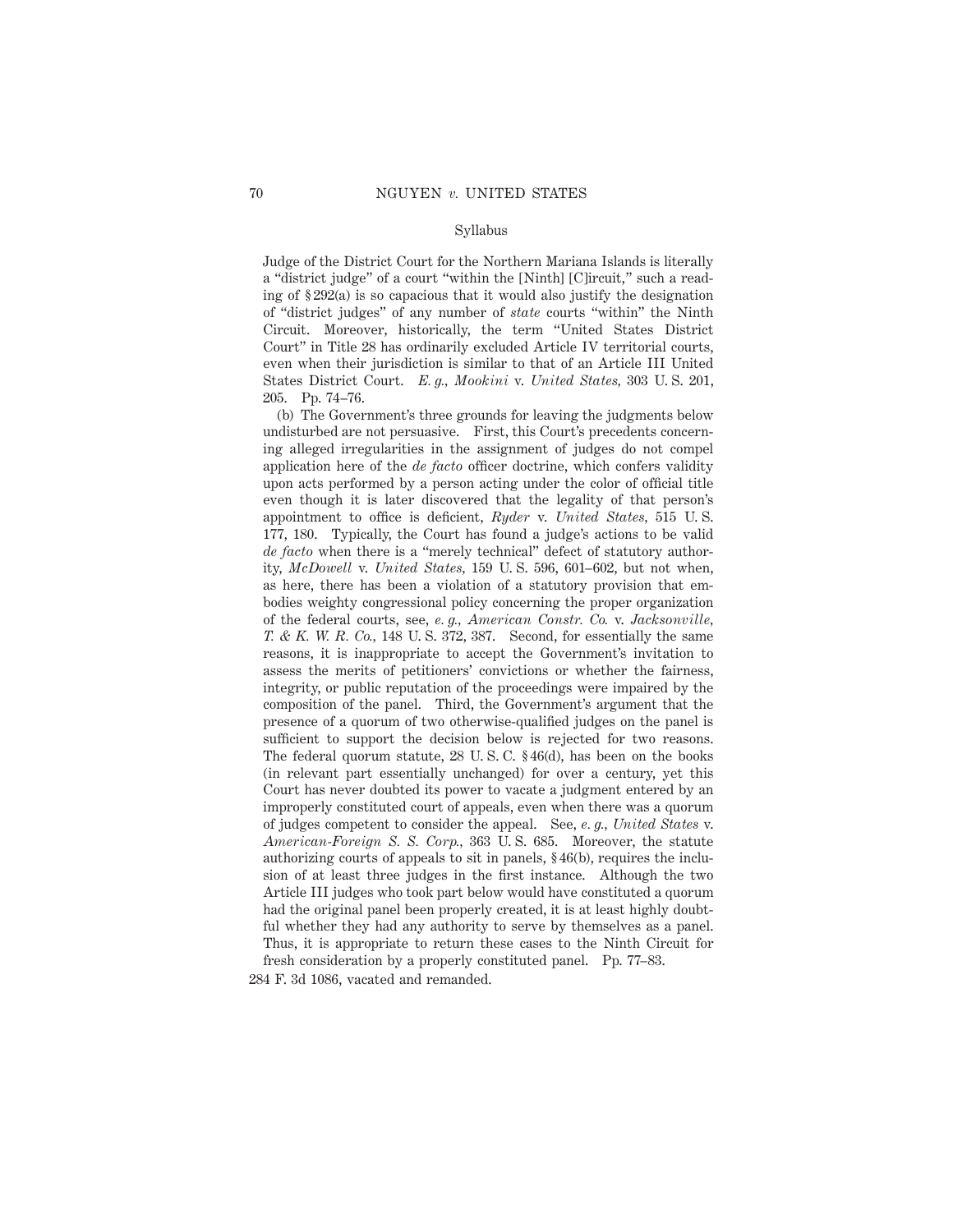STEVENS, J., delivered the opinion of the Court, in which O'CONNOR, Kennedy, Souter, and Thomas, JJ., joined. Rehnquist, C. J., filed a dissenting opinion, in which Scalia, Ginsburg, and Breyer, JJ., joined, *post,* p. 83.

*Jeffrey T. Green* argued the cause for petitioners. With him on the briefs were *Howard Trapp* and *Rawlen T. Mantanona,* both by appointment of the Court, 538 U. S. 920, *Carter G. Phillips,* and *Eric A. Shumsky.*

*Patricia A. Millett* argued the cause for the United States. With her on the brief were *Solicitor General Olson, Assistant Attorney General Chertoff,* and *Deputy Solicitor General Dreeben.*†

Justice Stevens delivered the opinion of the Court.

These cases present the question whether a panel of the Court of Appeals consisting of two Article III judges and one Article IV judge had the authority to decide petitioners' appeals. We conclude it did not, and we therefore vacate the judgments of the Court of Appeals.

Petitioners are residents of the island of Guam, which has been a possession of the United States since the end of the Spanish-American War.1 The Navy administered the island, except for the period of Japanese occupation during World War II, until Congress established Guam as an unincorporated Territory with the passage of the Organic Act of Guam in 1950.2 Pursuant to Congress' authority under Article IV, § 3, of the Constitution to "make all needful Rules and Regulations respecting the Territory or other Property belonging

I

<sup>†</sup>*Gordon Rhea* filed a brief for Thomas K. Moore as *amicus curiae* urging affirmance.

<sup>&</sup>lt;sup>1</sup> See Treaty of Paris, Art. II, 30 Stat.  $1755$  (1899).

<sup>2</sup> 64 Stat. 384. See generally A. Leibowitz, Defining Status: A Comprehensive Analysis of United States Territorial Relations 313, 323 (1989).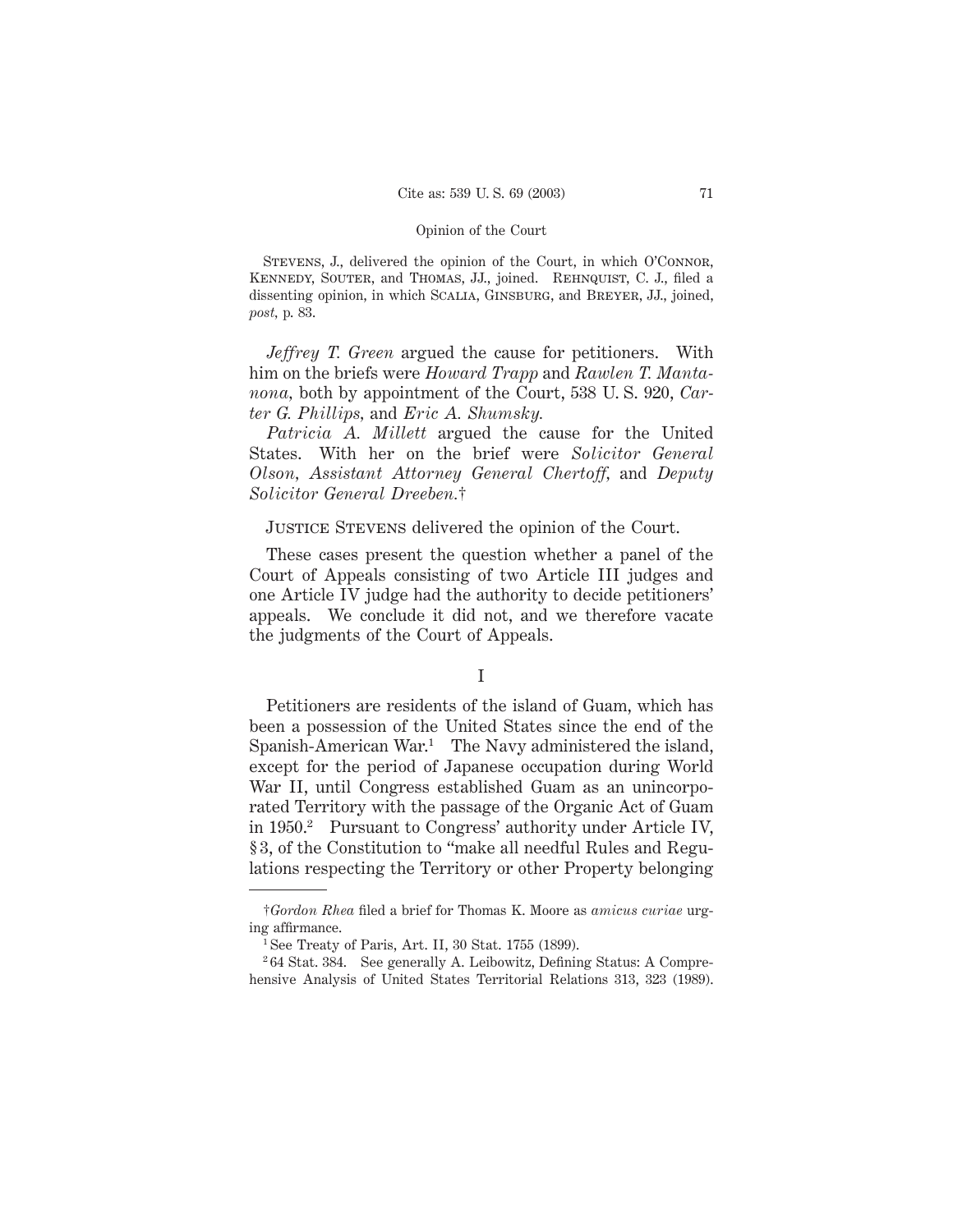to the United States," the Organic Act of Guam created a territorial court, the District Court of Guam, and vested it with subject-matter jurisdiction over causes arising under both federal law and local law.3 Petitioners were tried before a jury, convicted, and sentenced in the District Court of Guam to lengthy prison terms for federal narcotics offenses. Petitioners do not dispute that court's jurisdiction to conduct their criminal trial and enter judgments of conviction.

As authorized by statute, $4$  petitioners appealed their convictions to the Court of Appeals for the Ninth Circuit. The panel convened to hear their appeals included the Chief Judge and a Senior Circuit Judge of the Ninth Circuit, both of whom are, of course, life-tenured Article III judges who serve during "good Behaviour" for compensation that may not be diminished while in office. U.S. Const., Art. III, §1. The third member of the panel was the Chief Judge of the District Court for the Northern Mariana Islands. That court is not an Article III court but an Article IV territorial court with subject-matter jurisdiction substantially similar

<sup>3</sup> See Organic Act of Guam § 22, 64 Stat. 389, 48 U. S. C. § 1424. "The 'District Court of Guam' rather than 'United States District Court of Guam' was chosen as the court's title, since it was created under Art. IV, § 3, of the Federal Constitution rather than under Art. III, and since § 22 vested the court with original jurisdiction to decide both local and federal-question matters." *Guam* v. *Olsen,* 431 U. S. 195, 196–197, n. 1 (1977) (citing S. Rep. No. 2109, 81st Cong., 2d Sess., 12 (1950)). The Guam Legislature was authorized as well to create local courts and transfer to them jurisdiction over certain cases that otherwise could be heard by the District Court of Guam. See *Olsen,* 431 U. S., at 200–201 (citing *Agana Bay Dev. Co. (Hong Kong) Ltd.* v. *Supreme Court of Guam,* 529 F. 2d 952, 959 (CA9 1976) (Kennedy, J., dissenting)).

<sup>4</sup> Title 28 U. S. C. § 1294(4) provides:

<sup>&</sup>quot;[A]ppeals from reviewable decisions of the district and territorial courts shall be taken to the courts of appeals as follows: .....

<sup>&</sup>quot;(4) From the District Court of Guam, to the Court of Appeals for the Ninth Circuit."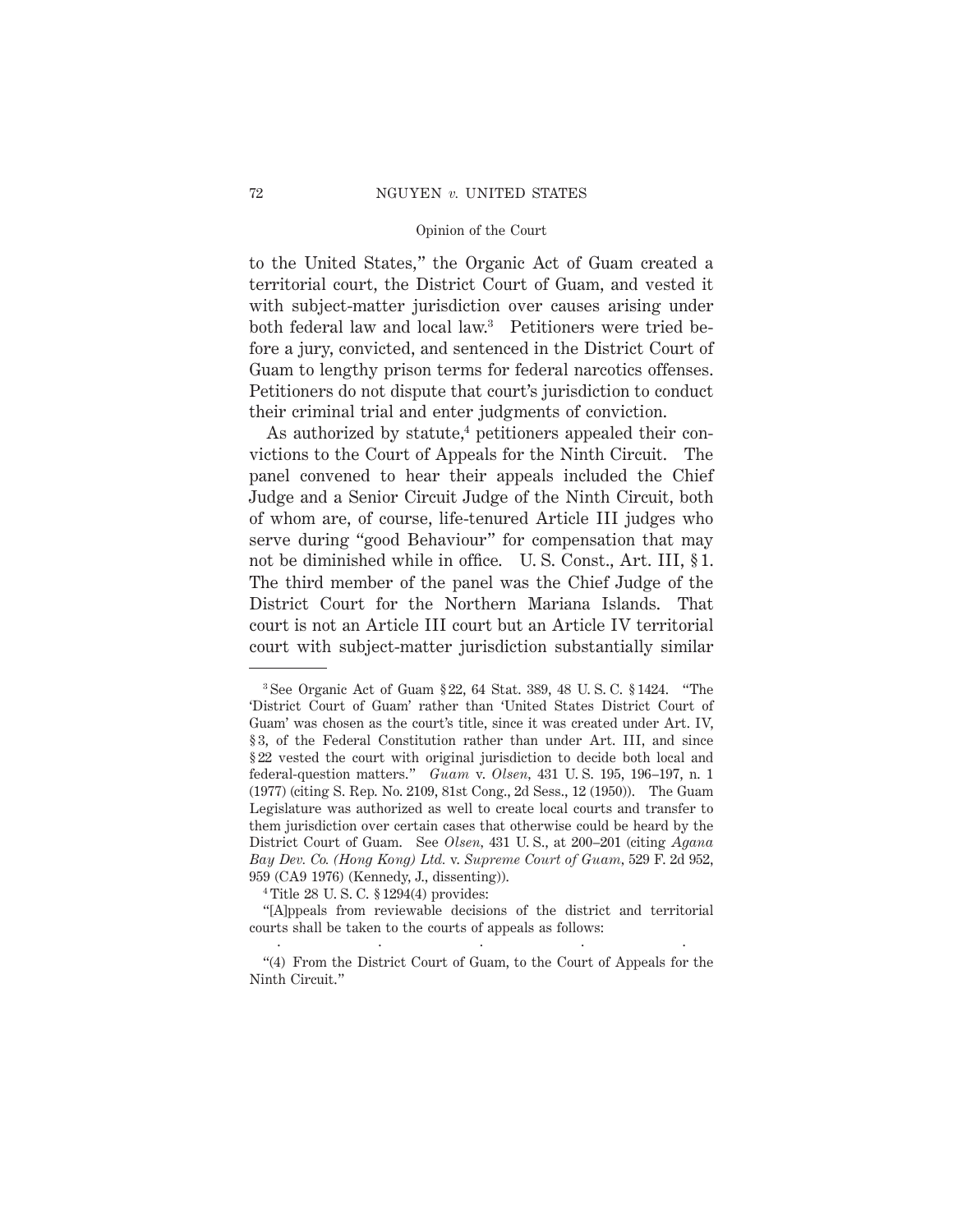to the jurisdiction of the District Court of Guam.5 The Chief Judge of the District for the Northern Mariana Islands, unlike an Article III judge, is appointed by the President and confirmed by the Senate for a term of 10 years, "unless sooner removed by the President for cause."<sup>6</sup>

The highly unusual presence of a non-Article III judge as a member of the Ninth Circuit panel occurred during special sittings in Guam and the Northern Mariana Islands. When the Court of Appeals heard arguments in Guam, the Chief Judge of the Ninth Circuit invited the Chief Judge of the District Court for the Northern Mariana Islands to participate. A judge of the District Court of Guam was similarly invited to participate in appeals heard while the Ninth Circuit sat in the Northern Mariana Islands.

The panel affirmed petitioners' convictions without dissent. 284 F. 3d 1086 (2002). Neither Nguyen nor Phan objected to the composition of the panel before the cases were submitted for decision; neither petitioner sought rehearing after the Court of Appeals rendered judgment to challenge the panel's authority to decide their appeals. Each did, however, file a petition for certiorari raising the question whether the judgment of the Court of Appeals is invalid because of the participation of a non-Article III judge on the panel. In accordance with this Court's Rule 10(a), we granted the writ, 537 U. S. 999 (2002), to determine whether

<sup>5</sup> "The District Court for the Northern Mariana Islands shall have the jurisdiction of a District Court of the United States, including, but not limited to, the diversity jurisdiction provided for in section 1332 of title 28 and that of a bankruptcy court of the United States.

<sup>&</sup>quot;The district court shall have original jurisdiction in all causes in the Northern Mariana Islands not described in subsection (a) of this section jurisdiction over which is not vested by the Constitution or laws of the Northern Mariana Islands in a court or courts of the Northern Mariana Islands." 48 U. S. C. § 1822. The text of the statute closely follows the corresponding provisions of the Organic Act of Guam. See S. Rep. No. 95–475, p. 3 (1977).

<sup>6</sup> 48 U. S. C. § 1821(b)(1).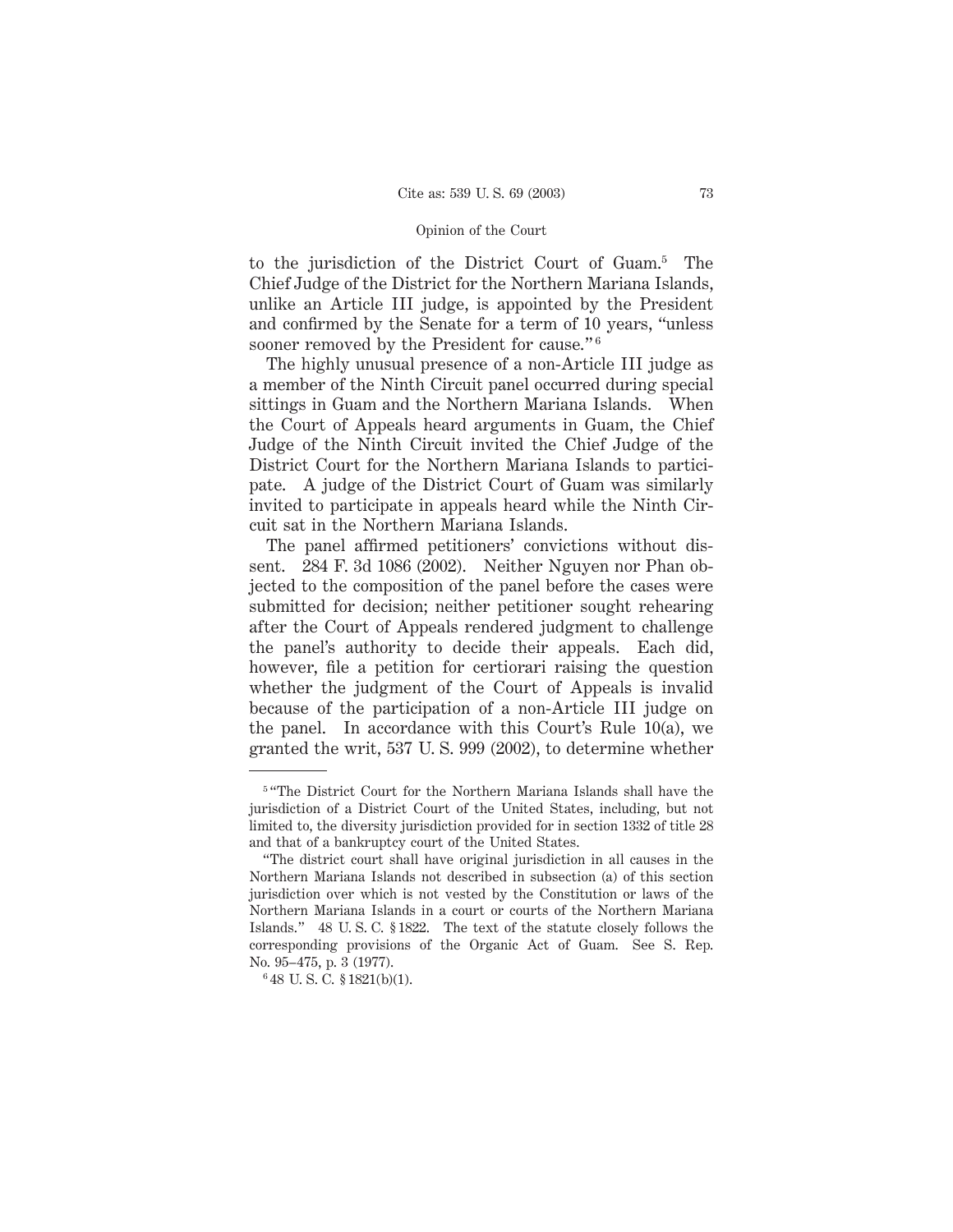the Court of Appeals had "so far departed from the accepted and usual course of judicial proceedings as to call for an exercise of this Court's supervisory powers." Pet. for Cert. in No. 01–10873, p. 6; Pet. for Cert. in No. 02–5034, p. 5. For the following reasons, we find these to be appropriate cases for the exercise of that power.

### II

We begin with the congressional grant of authority permitting, in certain circumstances, the designation of district judges to serve on the courts of appeals. In relevant part, the designation statute authorizes the chief judge of a circuit to assign "one or more district judges within the circuit" to sit on the court of appeals "whenever the business of that court so requires." 28 U. S. C. § 292(a). Section 292(a) itself does not explicitly define the "district judges" who may be assigned to the court of appeals. However, as other provisions of law make perfectly clear, judges of the District Court for the Northern Mariana Islands are not "district judges" within the meaning of § 292(a).

Outside of § 292(a), Title 28 contains several particularly instructive provisions. The term "district court" as used throughout Title 28 is defined to mean a " 'court of the United States'" that is "constituted by chapter 5 of this title." § 451. Chapter 5 of Title 28 in turn creates a "United States District Court" for each judicial district. § 132(a) ("There shall be in each judicial district a district court which shall be a court of record known as the United States District Court for the district"). And "district judge[s]" are established as the members of those courts. § 132(b) ("Each district court shall consist of the district judge or judges for the district in regular active service"). The judicial districts constituted by Chapter 5 are then exhaustively enumerated. § 133(a) ("The President shall appoint, by and with the advice and consent of the Senate, district judges for the several ju-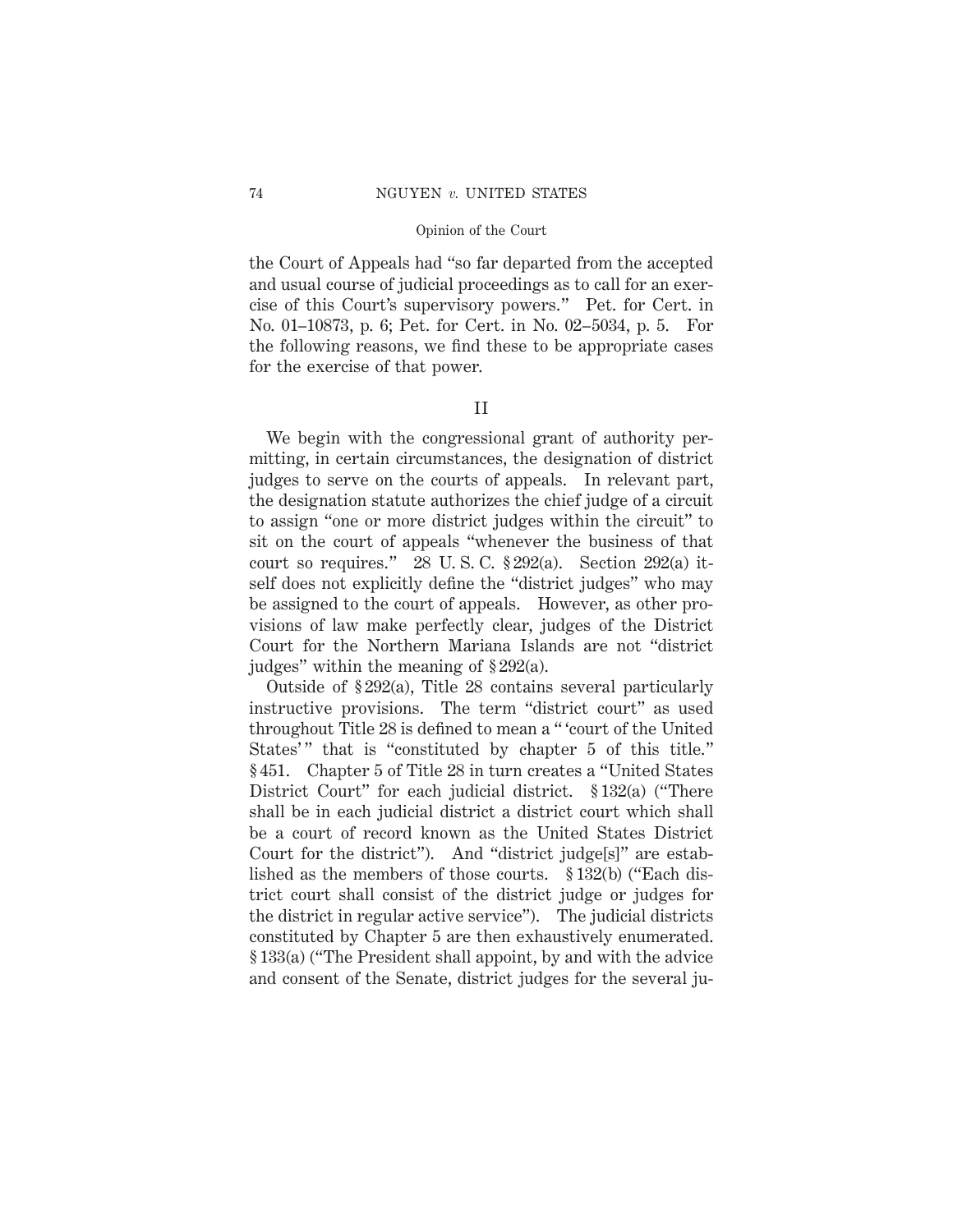dicial districts, as follows [listing districts]"). Lastly, Chapter 5 describes "district judges" as holding office "during good behavior." § 134(a).

Taking these provisions together, § 292(a) cannot be read to permit the designation to the court of appeals of a judge of the District Court for the Northern Mariana Islands. Significantly, the District Court for the Northern Mariana Islands is not one of the courts constituted by Chapter 5 of Title 28, nor is that court even mentioned within Chapter  $5<sup>7</sup>$ See § 133(a). Because the judges of the District Court for the Northern Mariana Islands are appointed for a term of years and may be removed by the President for cause, they also do not satisfy the command for district judges within the meaning of Title 28 to hold office during good behavior. § 134(a).

The Government agrees these statutory provisions are best read together as not permitting the Chief Judge of the Northern Mariana Islands to sit by designation on the Ninth Circuit. The Government maintains, however, that the erroneous designation in these cases was not plainly impermissible because Title 28 does not expressly forbid it or explicitly define the term "district judge" separately from the term "district court." This contention requires an excessively strained interpretation of the statute. To be sure, a literal reading of the words "district judges" in isolation from the rest of the statute might arguably justify assigning the Chief Judge of the District Court for the Northern Mariana Islands for service on the Court of Appeals, for he is called a "district judge" of a court "within the [Ninth] [C]ircuit." But a literal reading of that sort is so capacious that it would also justify the designation of "district judges" of any number of

<sup>&</sup>lt;sup>7</sup> The District Court for the Northern Mariana Islands is instead established in Chapter 17 of Title 48 ("Territories and Insular Possessions"). See § 1821.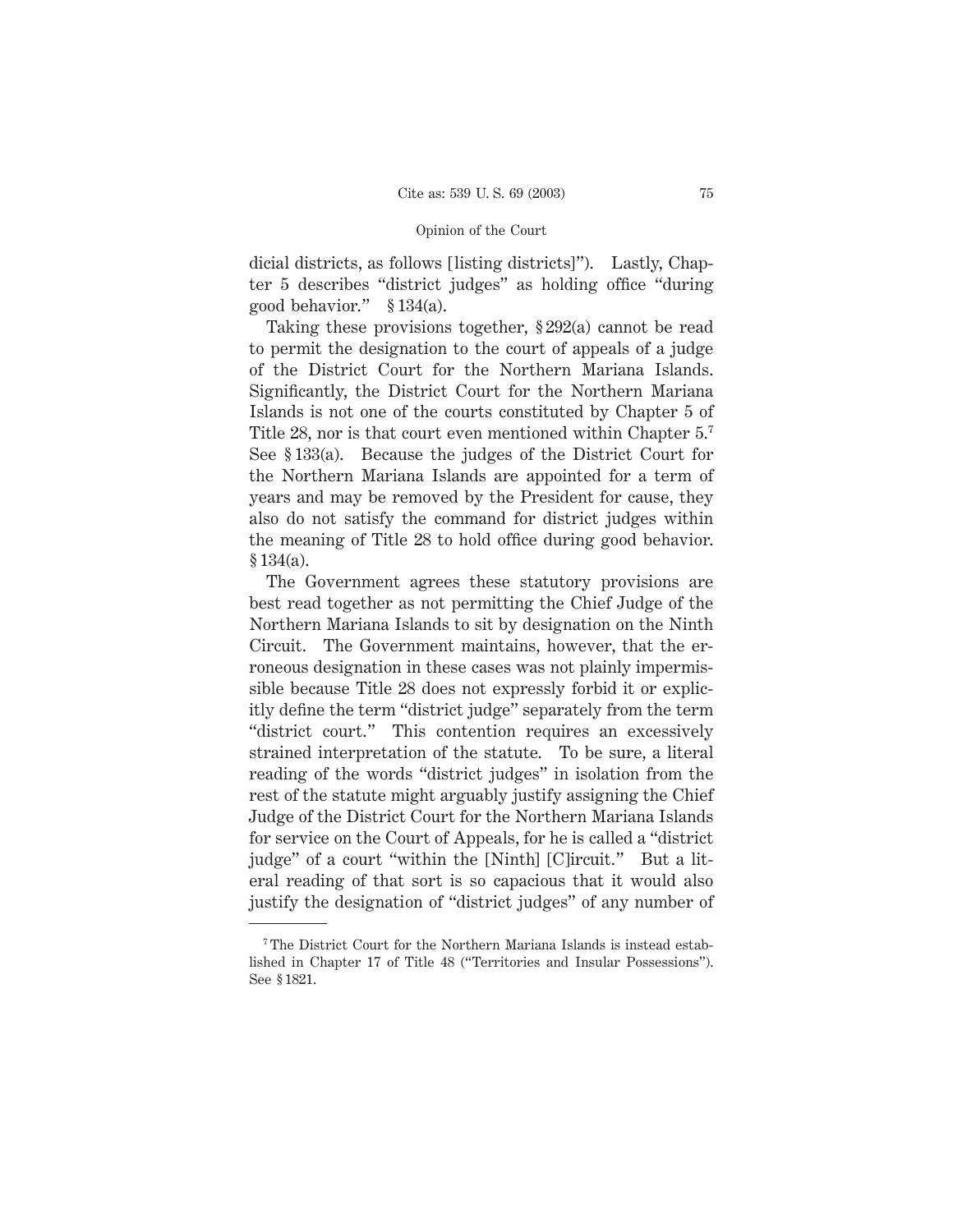*state* courts "within" the Ninth Circuit.8 The statute cannot plausibly be interpreted to authorize the improper panel assignment in these cases.

Moreover, we do not read the designation statute without regard for the "historic significance" of the term "United States District Court" used in Title 28. *Mookini* v. *United States,* 303 U. S. 201, 205 (1938). "[W]ithout an addition expressing a wider connotation," that term ordinarily excludes Article IV territorial courts, even when their jurisdiction is similar to that of a United States District Court created under Article III. *Ibid.* See also *Summers* v. *United States,* 231 U. S. 92, 101–102 (1913) ("[T]he courts of the Territories may have such jurisdiction of cases arising under the Constitution and laws of the United States as is vested in the circuit and district courts, but this does not make them circuit and district courts of the United States"); *Stephens* v. *Cherokee Nation,* 174 U. S. 445, 476–477 (1899) ("It must be admitted that the words 'United States District Court' were not accurately used . . . [to refer to] the United States Court in the Indian Territory"). Construing the relevant statutory provisions together with further aid from historical usage, it is evident that Congress did not contemplate the judges of the District Court for the Northern Mariana Islands to be "district judges" within the meaning of § 292(a). It necessarily follows that the appointment of one member of the panel deciding petitioners' appeals was unauthorized.9

<sup>8</sup> Alaska, Hawaii, Idaho, Montana, Nevada, and Washington are all States within the Ninth Circuit whose judiciaries include "district judges." See Alaska Stat. §§ 22.15.010, 22.15.020, 22.20.010 (2002); Haw. Const., Art. VI, § 1; Haw. Rev. Stat. § 604–1 (1993); Idaho Const., Art. V, § 11; Idaho Code § 1–701 (1948–1998); Mont. Const., Art. VII, §§ 1, 4, 6; Nev. Const., Art. 6, §§ 5–6; Nev. Rev. Stat. § 1.010 (1995); Wash. Const., Art. IV, § 6 (West Supp. 2003); Wash. Rev. Code §§ 3.30.015, 3.30.030, 3.34.010, 3.66.010 (1988 and West Supp. 2003).

<sup>9</sup> Petitioners contend that the participation of an Article IV judge on the panel violated structural constitutional guarantees embodied in Article III and in the Appointments Clause, Art. II, § 2, cl. 2, of the Constitu-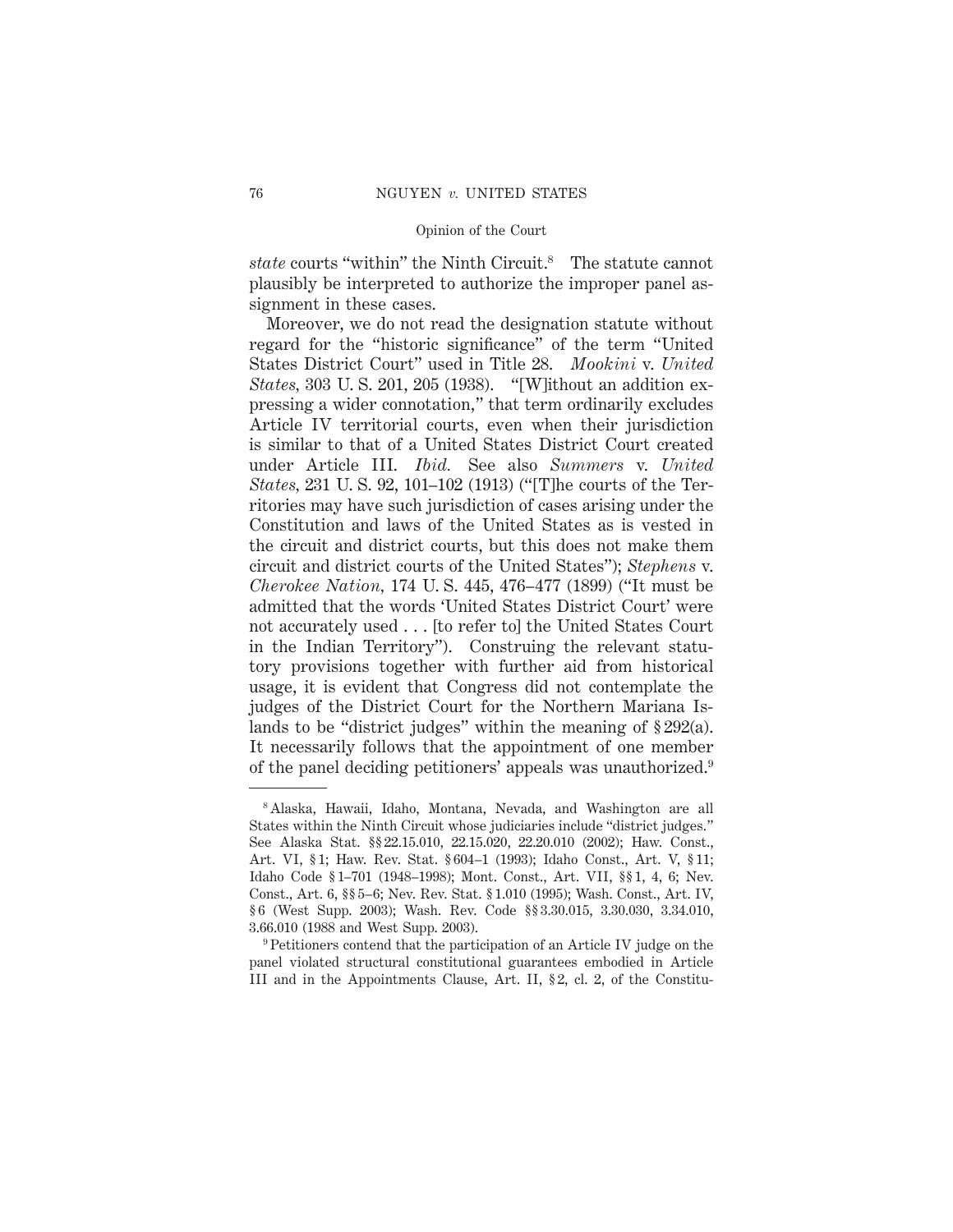### III

Although the Government concedes that the panel of the Court of Appeals was improperly constituted, it advances three grounds on which the judgments below may rest undisturbed. Two of the grounds on which we are urged to affirm concern petitioners' failure to object to the panel's composition in the Court of Appeals. Relying on the so-called "*de facto* officer" doctrine, the Government contends petitioners' failure to challenge the panel's composition at the earliest practicable moment completely forecloses relief in this Court. The Government also contends that petitioners do not meet the requirements for relief under plain-error review. The presence of a quorum of two otherwise-qualified judges on the Court of Appeals panel is invoked as the third ground sufficient to support the decision below. We do not find these contentions persuasive.

The *de facto* officer doctrine, we have explained, "confers validity upon acts performed by a person acting under the color of official title even though it is later discovered that the legality of that person's appointment or election to office is deficient." *Ryder* v. *United States,* 515 U. S. 177, 180 (1995). Whatever the force of the *de facto* officer doctrine in other circumstances, an examination of our precedents concerning alleged irregularities in the assignment of judges does not compel us to apply it in these cases.

Typically, we have found a judge's actions to be valid *de facto* when there is a "merely technical" defect of statutory authority. *Glidden Co.* v. *Zdanok,* 370 U. S. 530, 535 (1962) (plurality opinion of Harlan, J.). In *McDowell* v. *United States,* 159 U. S. 596, 601–602 (1895), for example, the Court declined to notice alleged irregularities in a Circuit Judge's designation of a District Judge for temporary service in another district. See also *Ball* v. *United States,* 140 U. S. 118,

tion. We find it unnecessary to discuss the constitutional questions because the statutory violation is clear.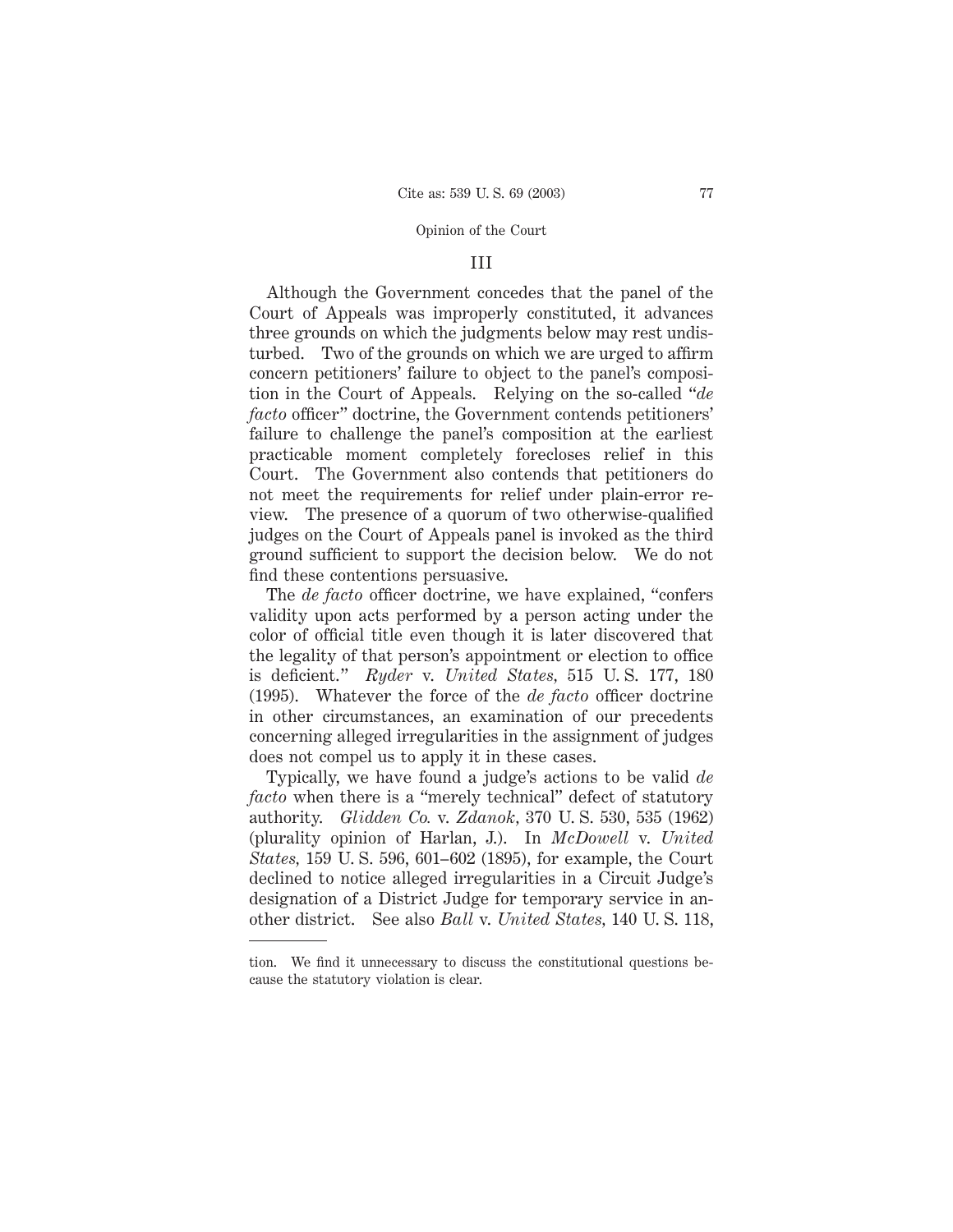128–129 (1891) (assigned judge had *de facto* authority to replace a deceased judge even though he had been designated to replace a disabled judge). We observed in *McDowell,* however, that the judge whose assignment had been questioned was otherwise qualified to serve, because he was "a judge of the United States District Court, having all the powers attached to such office," and because the Circuit Judge was otherwise empowered to designate him. 159 U. S., at 601.

By contrast, we have agreed to correct, at least on direct review, violations of a statutory provision that "embodies a strong policy concerning the proper administration of judicial business" even though the defect was not raised in a timely manner. *Glidden,* 370 U. S., at 536 (plurality opinion). In *American Constr. Co.* v. *Jacksonville, T. & K. W. R. Co.,* 148 U. S. 372 (1893), the case Justice Harlan cited for this proposition in *Glidden,* a judgment of the Circuit Court of Appeals was challenged because one member of that court had been prohibited by statute from taking part in the hearing and decision of the appeal.<sup>10</sup> This Court succinctly observed: "If the statute made him incompetent to sit at the hearing, the decree in which he took part was unlawful, and perhaps absolutely void, and should certainly be set aside or quashed by any court having authority to review it by appeal, error or *certiorari.*" 148 U. S., at 387. The *American Constr. Co.* rule was again applied in *William Cramp & Sons Ship & Engine Building Co.* v. *International Curtiss Marine Tur-*

<sup>10</sup> The petitioners in *American Constr. Co.* challenged the participation of a Circuit Judge who, while sitting as a trial judge, had entered an order closely related to the matter under review in the Circuit Court of Appeals. At the time, the relevant statute governing the composition of the circuit courts of appeals provided that "no justice or judge before whom a cause or question may have been tried or heard in a district court, or existing circuit court, shall sit on the trial or hearing of such cause or question in the circuit court of appeals." Evarts Act, ch. 517, § 3, 26 Stat. 827.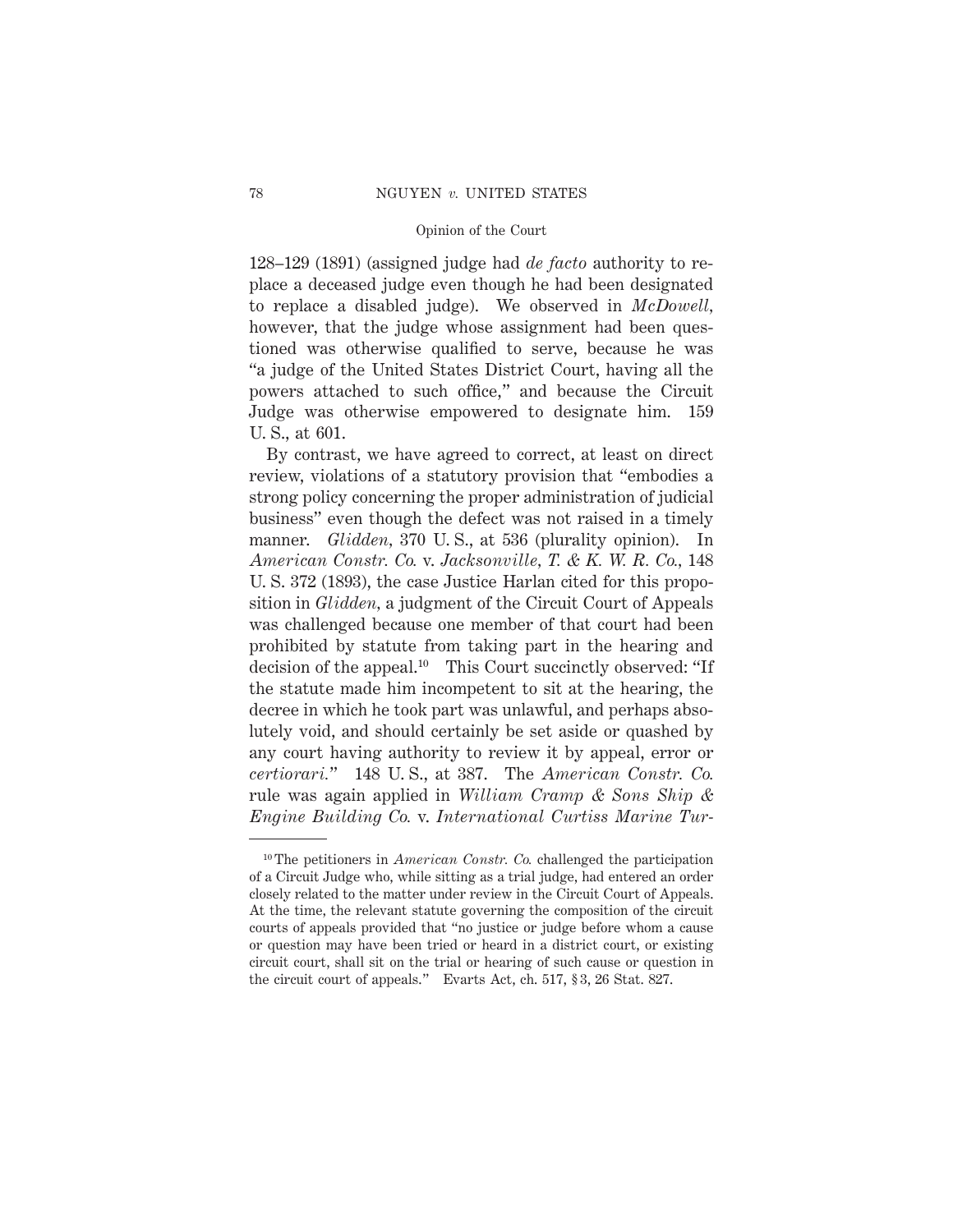*bine Co.,* 228 U. S. 645 (1913), even though the parties had consented in the Circuit Court of Appeals to the participation of a District Judge who was not permitted by statute to consider the appeal. *Id.,* at 650. Rather than sift through the underlying merits, we remanded to the Circuit Court of Appeals "so that the case may be heard by a competent court, [organized] conformably to the requirements of the statute." *Id.,* at 651. See also *Moran* v. *Dillingham,* 174 U. S. 153, 158 (1899) ("[T]his court, without considering whether that decree was or was not erroneous in other respects, orders the Decree of the Circuit Court of Appeals to be set aside and quashed, and the case remanded to that court to be there heard and determined according to law by a bench of competent judges" (emphasis deleted)).

We are confronted in petitioners' cases with a question of judicial authority more fundamental than whether "some effort has been made to conform with the formal conditions on which [a judge's] particular powers depend." *Johnson* v. *Manhattan R. Co.,* 61 F. 2d 934, 938 (CA2 1932) (L. Hand, J.). The difference between the irregular judicial designations in *McDowell* and *Ball* and the impermissible panel designation in the instant cases is therefore the difference between an action which could have been taken, if properly pursued, and one which could never have been taken at all. Like the statutes in *William Cramp & Sons, Moran,* and *American Constr. Co.,* § 292(a) embodies weighty congressional policy concerning the proper organization of the federal courts.11

<sup>11</sup> The Government seeks to distinguish *William Cramp & Sons, Moran,* and *American Constr. Co.* on the ground that the statutory provision at issue in each of those cases, unlike § 292(a), "expressly prohibited" the challenged judge's participation. Brief for United States 18. In light of our conclusion that there is no plausible interpretation of  $\S 292(a)$  permitting the designation in the instant cases, see *supra,* at 74–76, we think this is a distinction without a difference. In any event, there was no "express" prohibition at play in *United States* v. *American-Foreign S. S. Corp.,* 363 U. S. 685, 690–691 (1960), in which this Court vacated the judgment of a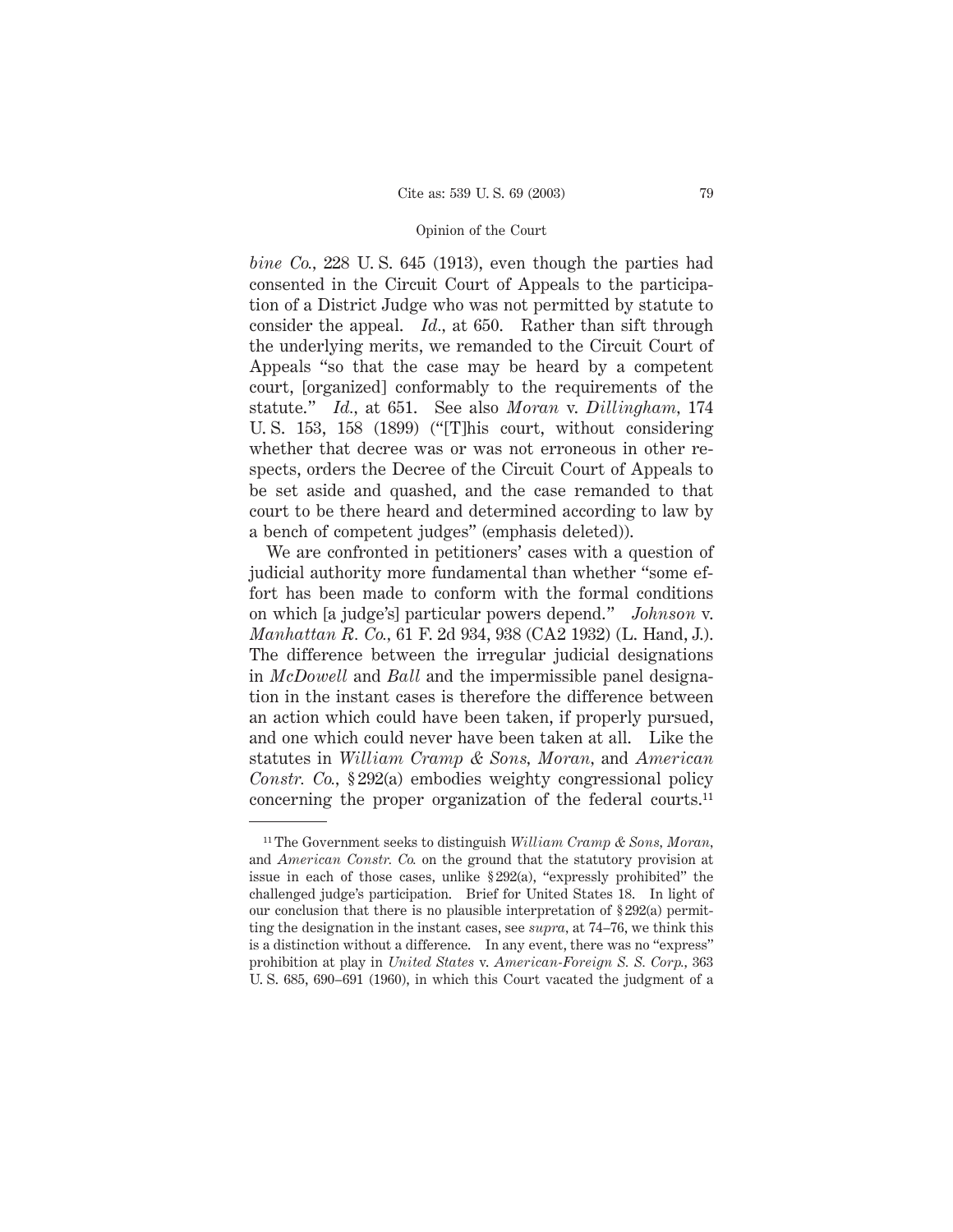Section 292(a) does not permit any assignment to service on the courts of appeals of a district judge who does not enjoy the protections set forth in Article III. Congress' decision to preserve the Article III character of the courts of appeals is more than a trivial concern, cf. *Northern Pipeline Constr. Co.* v. *Marathon Pipe Line Co.,* 458 U. S. 50, 57–60 (1982) (plurality opinion), and is entitled to respect. The Chief Judge of the Northern Mariana Islands did not purport to have "all the powers attached to" the position of an Article III judge, *McDowell,* 159 U. S., at 601, nor was the Chief Judge of the Ninth Circuit otherwise permitted by § 292(a) to designate him for service on an Article III court. Accordingly, his participation contravened the statutory requirements set by Congress for the composition of the federal courts of appeals.

For essentially the same reasons, we think it inappropriate to accept the Government's invitation to assess the merits of petitioners' convictions or whether the fairness, integrity, or public reputation of the proceedings were impaired by the composition of the panel. It is true, as the Government observes, that a failure to object to trial error ordinarily limits an appellate court to review for plain error. See 28 U. S. C. § 2111; Fed. Rule Crim. Proc. 52(b). But to ignore the violation of the designation statute in these cases would incorrectly suggest that some action (or inaction) on petitioners' part could create authority Congress has quite carefully withheld. Even if the parties had *expressly* stipulated to the participation of a non-Article III judge in the consider-

Court of Appeals, sitting en banc, because a Senior Circuit Judge who had participated in the decision was not authorized by statute to do so. See also *id.,* at 691 (Harlan, J., dissenting) ("The statute need hardly be read, as the Court now holds it should be, as saying that a case in an *en banc* court shall be 'heard and determined' by the active circuit judges").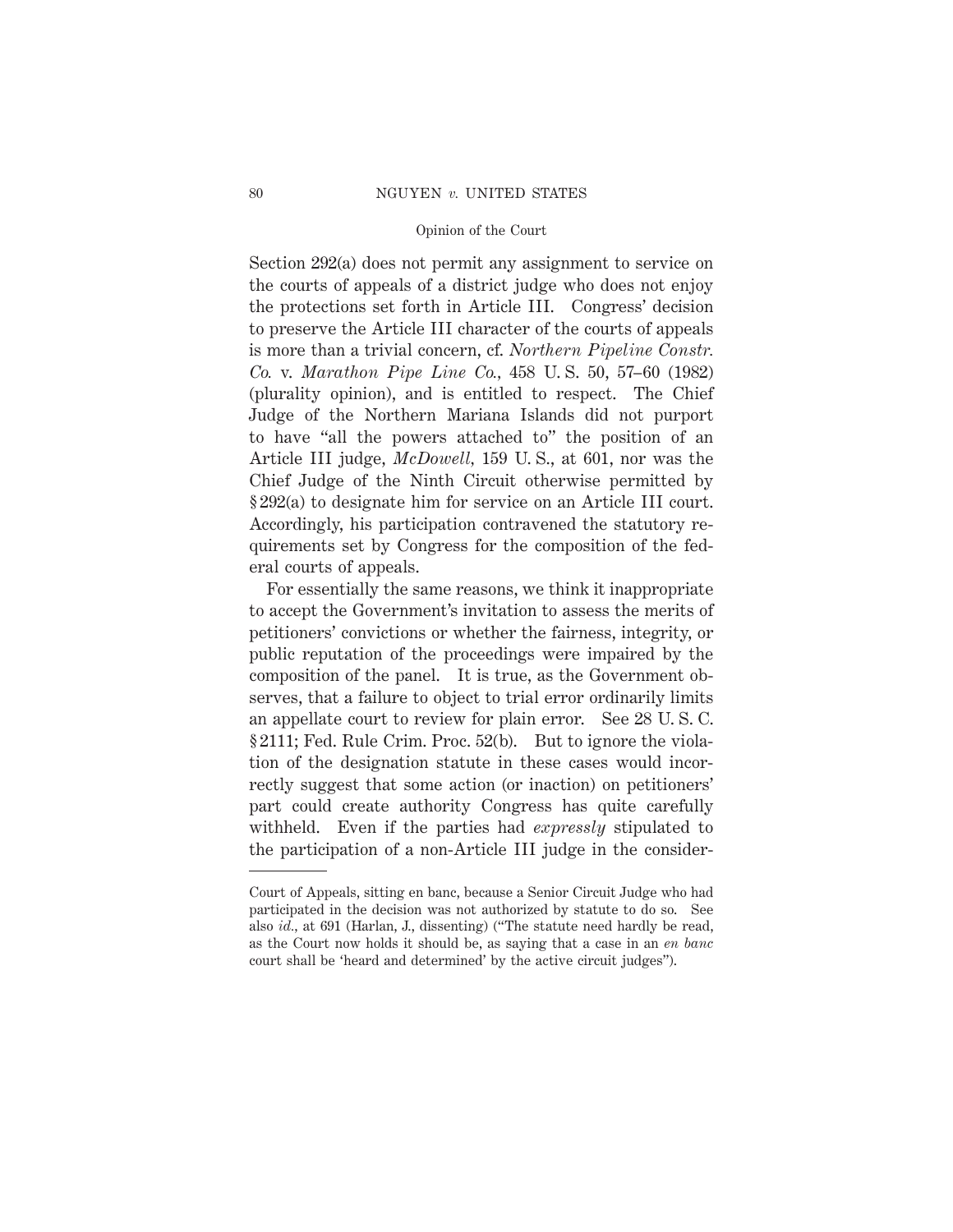ation of their appeals, no matter how distinguished and well qualified the judge might be, such a stipulation would not have cured the plain defect in the composition of the panel.<sup>12</sup> See *William Cramp & Sons,* 228 U. S., at 650.

More fundamentally, our enforcement of § 292(a)'s outer bounds is not driven so much by concern for the validity of petitioners' convictions at trial but for the validity of the composition of the Court of Appeals. As a general rule, federal courts may not use their supervisory powers to circumvent the obligation to assess trial errors for their prejudicial effect. See *Bank of Nova Scotia* v. *United States,* 487 U. S. 250, 254–255 (1988). Because the error in these cases involves a violation of a statutory provision that "embodies a strong policy concerning the proper administration of judicial business," however, our exercise of supervisory power is not inconsistent with that general rule.13 *Glidden,* 370 U. S., at 536 (plurality opinion). Thus, we invalidated the judgment of a Court of Appeals without assessing prejudice, even though urged to do so, when the error alleged was the improper composition of that court. See *United States* v. *American-Foreign S. S. Corp.,* 363 U. S. 685, 690–691 (1960) (vacating judgment of en banc Court of Appeals because participation by Senior Circuit Judge was not provided by statute).

 $12$  We agree with the Government's submission that the improper composition of the court below was "an isolated, one-time mistake." Brief for United States 5. Countervailing concerns for gamesmanship, which animate the requirement for contemporaneous objection, therefore dissipate in these cases in light of the rarity of the improper panel assignment at issue.

<sup>&</sup>lt;sup>13</sup> "The authority which Congress has granted this Court to review judgments of the courts of appeals undoubtedly vests us not only with the authority to correct errors of substantive law, but to prescribe the method by which those courts go about deciding the cases before them." *Lehman Brothers* v. *Schein,* 416 U. S. 386, 393 (1974) (Rehnquist, J., concurring).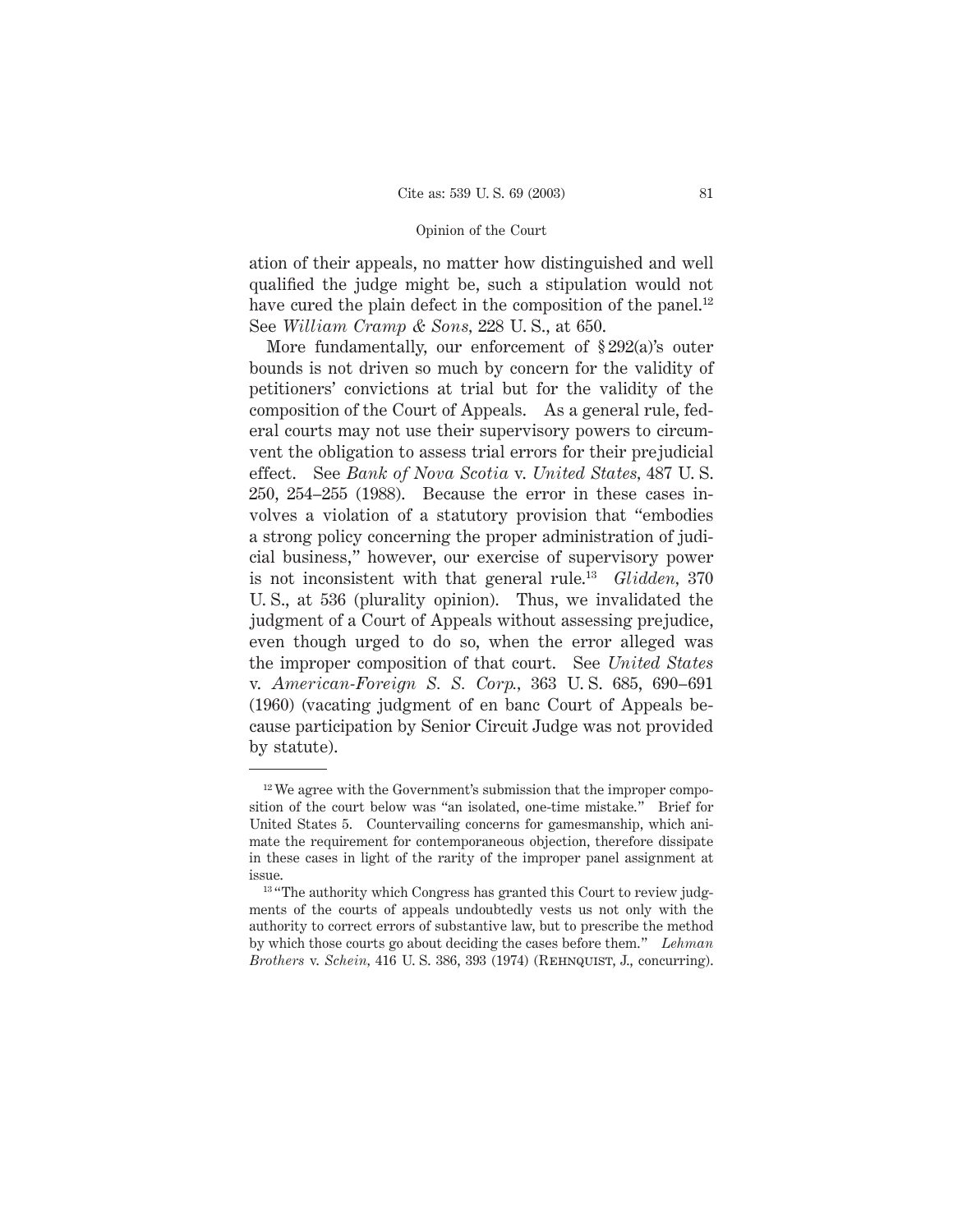It is also true that two judges of a three-judge panel constitute a quorum legally able to transact business.<sup>14</sup> Moreover, settled law permits a quorum to proceed to judgment when one member of the panel dies or is disqualified. *United States* v. *Allied Stevedoring Corp.,* 241 F. 2d 925, 927 (CA2 1957) (L. Hand, J.). For two reasons, however, the presence of a quorum on the Ninth Circuit panel does not save the judgments below. First, the quorum statute has been on the books (in relevant part essentially unchanged) for over a century,<sup>15</sup> yet this Court has never doubted its power to vacate the judgment entered by an improperly constituted court of appeals, even when there was a quorum of judges competent to consider the appeal. See *United States* v. *American-Foreign S. S. Corp.,* 363 U. S. 685 (1960); *William Cramp & Sons Ship & Engine Building Co.* v. *International Curtiss Marine Turbine Co.,* 228 U. S. 645 (1913); *American Constr. Co.* v. *Jacksonville, T. & K. W. R. Co.,* 148 U. S. 372 (1893).

Second, the statutory authority for courts of appeals to sit in panels, 28 U. S. C. § 46(b), requires the inclusion of at least three judges in the first instance. $16$  As the Second Circuit

<sup>14</sup> Title 28 U. S. C. § 46(d) provides: "A majority of the number of judges authorized to constitute a court or panel thereof . . . shall constitute a quorum." As used in § 46(d), "*quorum* . . . means such a number of the members of the court as may legally transact judicial business." *Tobin* v. *Ramey,* 206 F. 2d 505, 507 (CA5 1953).

<sup>15</sup> See Act of Mar. 3, 1911, ch. 6, § 117, 36 Stat. 1131:

<sup>&</sup>quot;There shall be in each circuit a circuit court of appeals, which shall consist of three judges, of whom two shall constitute a quorum . . . ."

The Evarts Act, which established the original circuit courts of appeals, contained essentially the same provision:

<sup>&</sup>quot;[T]here is hereby created in each circuit a circuit court of appeals, which shall consist of three judges, of whom two shall constitute a quorum." Ch. 517, § 2, 26 Stat. 826.

<sup>16</sup> Title 28 U. S. C. § 46(b) provides, in pertinent part: "In each circuit the court may authorize the hearing and determination of cases and controversies by separate panels, each consisting of three judges, at least a majority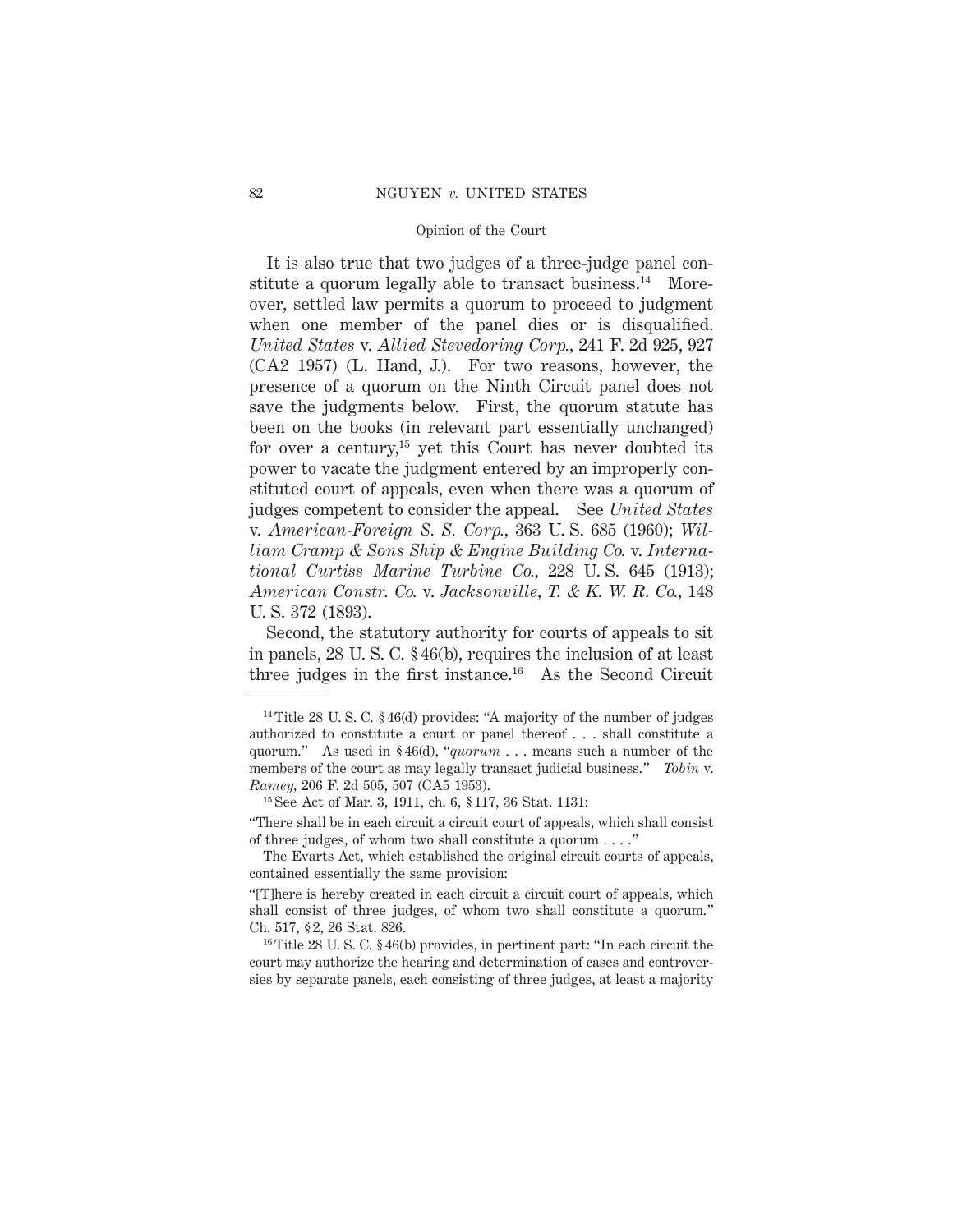has noted, Congress apparently enacted § 46(b) in part "to curtail the prior practice under which some circuits were routinely assigning some cases to two-judge panels." *Murray* v. *National Broadcasting Co.,* 35 F. 3d 45, 47 (1994). It is "clear that the statute was not intended to preclude disposition by a panel of two judges in the event that one member of a three-judge panel to which the appeal is assigned becomes unable to participate," *ibid.,* but it is less clear whether the quorum statute offers postjudgment absolution for the participation of a judge who was not otherwise competent to be part of the panel under  $\S 292(a)$ . Thus, although the two Article III judges who took part in the decision of petitioners' appeals would have constituted a quorum if the original panel had been properly created, it is at least highly doubtful whether they had any authority to serve by themselves as a panel. In light of that doubt, it is appropriate to return these cases to the Ninth Circuit for fresh consideration of petitioners' appeals by a properly constituted panel organized "comformably to the requirements of the statute." <sup>17</sup> *William Cramp & Sons,* 228 U. S., at 651.

Accordingly, we vacate the judgments of the Court of Appeals and remand these cases for further proceedings consistent with this opinion.

*It is so ordered.*

Chief Justice Rehnquist, with whom Justice Scalia, Justice Ginsburg, and Justice Breyer join, dissenting.

Under Federal Rule of Criminal Procedure 52(b), courts have "a *limited* power to correct errors that were forfeited

of whom shall be judges of that court, unless such judges cannot sit because recused or disqualified . . . ."

<sup>&</sup>lt;sup>17</sup> Unlike the dissent, we believe that it *would* "flou<sup>[t]</sup> the stated will of Congress," *post*, at 84 (opinion of REHNQUIST, C. J.), and call into serious question the integrity as well as the public reputation of judicial proceedings to permit the decision below to stand, for *no one* other than a properly constituted panel of Article III judges was empowered to exercise appellate jurisdiction in these cases.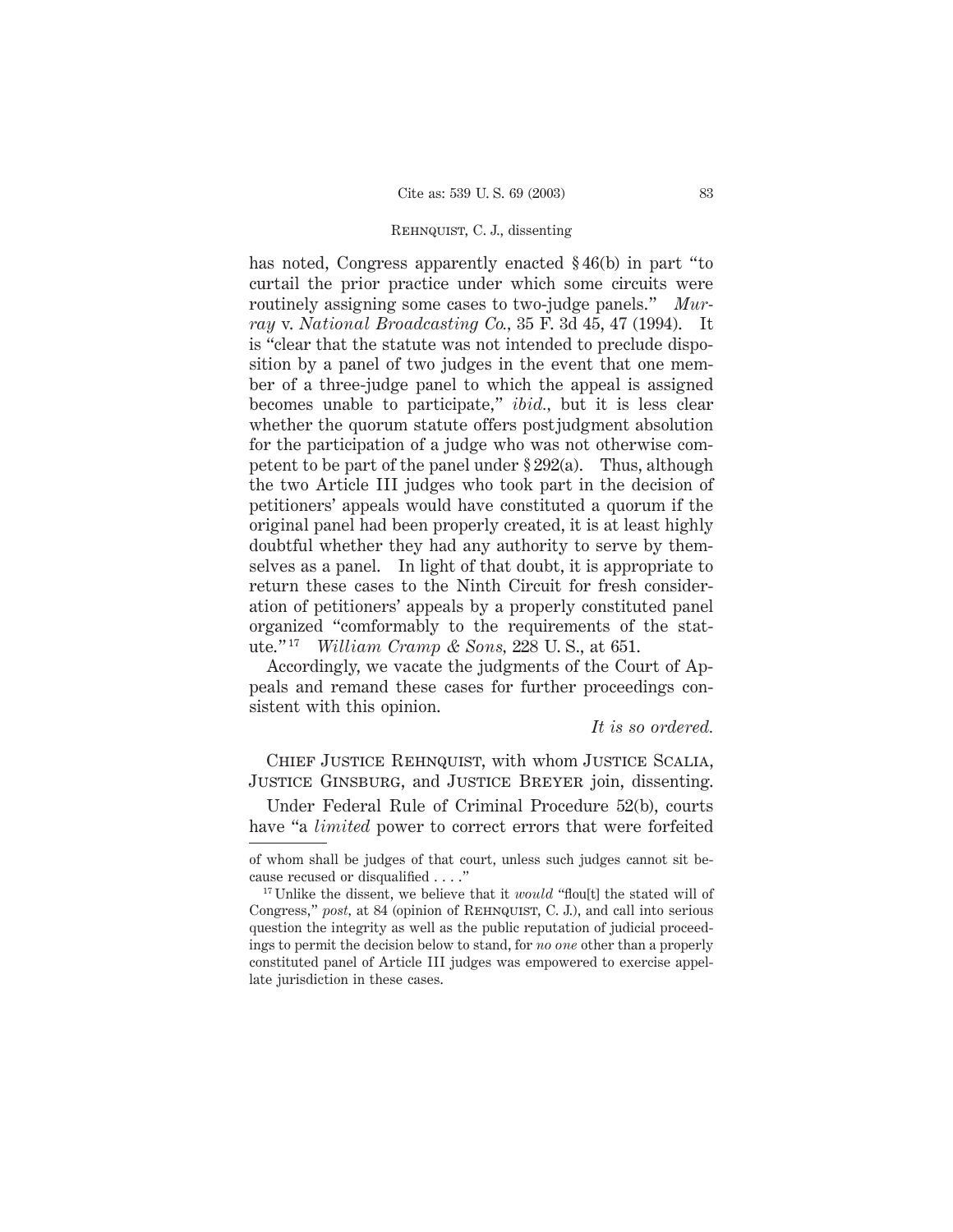because [they were] not timely raised" below. *United States* v. *Olano,* 507 U. S. 725, 731 (1993) (emphasis added). Even when an error has occurred that is "'plain'" and "'affect[s] substantial rights," *id.*, at 732, "'an appellate court may . . . exercise its discretion to notice a forfeited error . . . *only if* . . . the error seriously affect[s] the fairness, integrity, or public reputation of judicial proceedings," United States v. *Cotton,* 535 U. S. 625, 631–632 (2002) (quoting *Johnson* v. *United States,* 520 U. S. 461, 467 (1997)) (emphasis added). By ignoring this well-established limitation of our remedial authority, the Court flouts the stated will of Congress and almost 70 years of our own precedent.

It was undoubtedly a mistake, for the reasons stated by the Court, *ante,* at 74–76, for the appellate panel to include an Article IV judge. Exercise of our certiorari jurisdiction was warranted to review the case and to state the law correctly. To that extent, I agree with the Court's opinion. But I do not agree that that error is a valid basis for vacating petitioners' convictions, because even assuming that the error affected petitioners' substantial rights, it simply did not seriously affect the fairness, integrity, or public reputation of judicial proceedings.

Petitioners knew of the composition of the panel of the Court of Appeals more than a week before the case was orally argued. App. 7, 9–12. They made no objection then or later in that court, preferring to wait until the panel had decided against them on the merits to raise it. The Court first concedes, as it must, that a failure to object to error limits an appellate court to review for plain error. *Ante,* at 80. But the Court then completely ignores the fact that "the authority created by Rule 52(b) is circumscribed." *Olano, supra,* at 732. Indeed, the opinion fails to cite, much less apply, *Olano* or our other recent cases reaffirming that "we exercise our power under Rule 52(b) sparingly," *Jones* v. *United States,* 527 U. S. 373, 389 (1999), and only " 'in those circumstances in which a miscarriage of justice would other-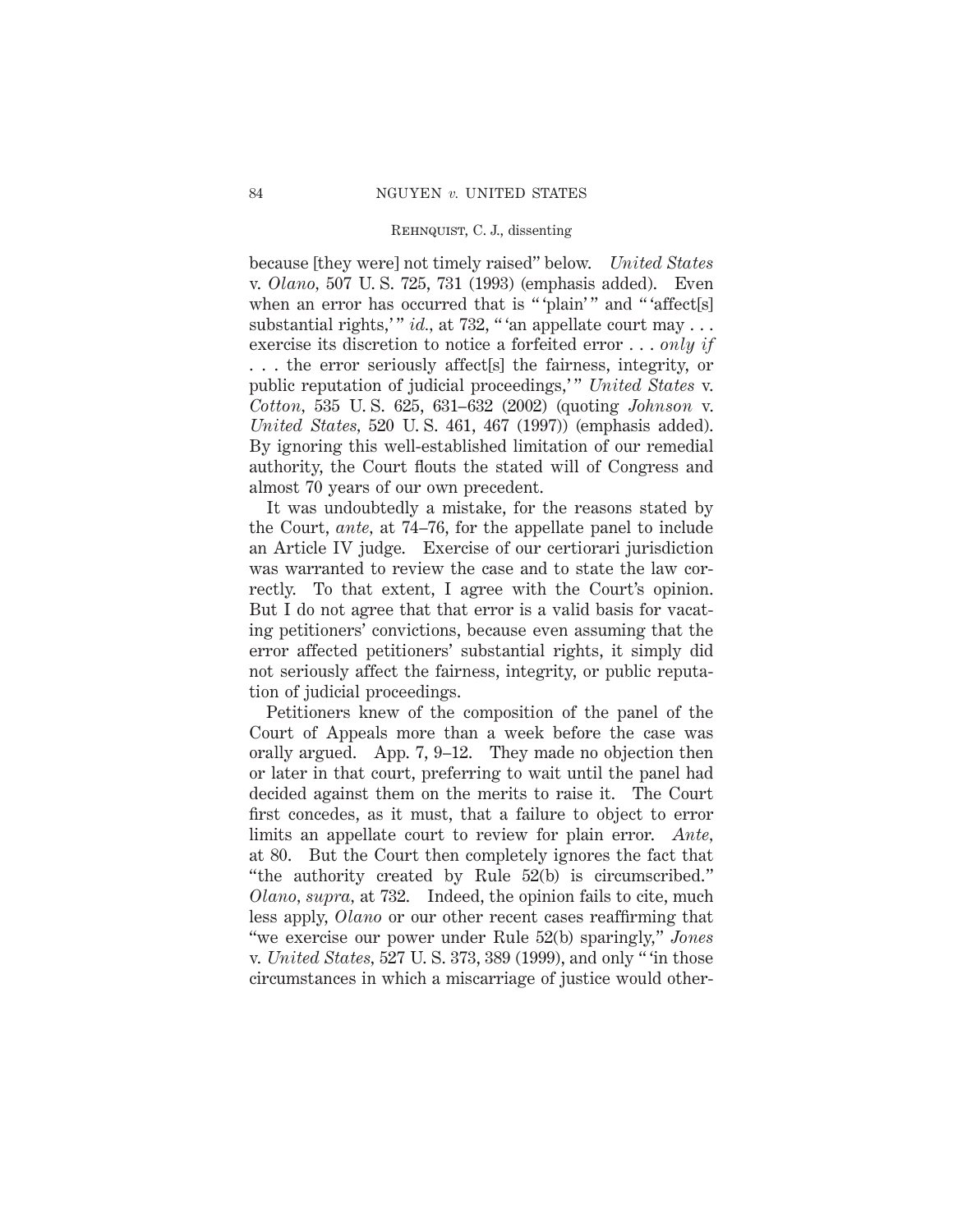wise result,'" *Olano, supra,* at 736 (quoting *United States v. Young,* 470 U. S. 1, 15 (1985)).

This failure is baffling in light of our well-established precedent and the clarity of Congress' intent to limit federal courts' authority to correct plain error. As we explained in *Olano,* we articulated the standard that should guide the exercise of remedial discretion under Rule 52(b) almost 70 years ago in *United States* v. *Atkinson,* 297 U. S. 157 (1936). 507 U. S., at 736. Congress then codified that standard in Rule 52(b). *Ibid.* (quoting *Young, supra,* at 7). Since then, "we repeatedly have quoted the *Atkinson* language in describing plain-error review." *Olano, supra,* at 736 (citing cases). According to this long line of cases, when an error is plain and affects substantial rights, "an appellate court *must* then determine whether the forfeited error seriously affect[s] the fairness, integrity or public reputation of judicial proceedings *before* it may exercise its discretion to correct the error." *Johnson, supra,* at 469–470 (quoting *Olano, supra,* at 736) (internal quotation marks omitted; emphasis added).

This mandatory inquiry confirms that no "miscarriage of justice" would result if petitioners' convictions were affirmed. Petitioners make no claim that Chief Judge Munson was biased or incompetent. His character and abilities as a jurist, peculiarly experienced in adjudicating matters arising within the United States Territories, stand unimpeached. It is therefore difficult to understand how fairness or the public reputation of the judicial process is advanced by allowing criminal defendants, whose convictions are supported by " 'overwhelming' " evidence, *Cotton, supra,* at 633, 634, and whose arguments on appeal were meritless, to consume the public resources necessary for a second appellate review.\*

<sup>\*</sup>Drug enforcement agents seized 443.8 grams of methamphetamine in a package that was mailed to Phan and opened in Nguyen's apartment. 284 F. 3d 1086, 1087–1088 (CA9 2002). In that apartment, agents also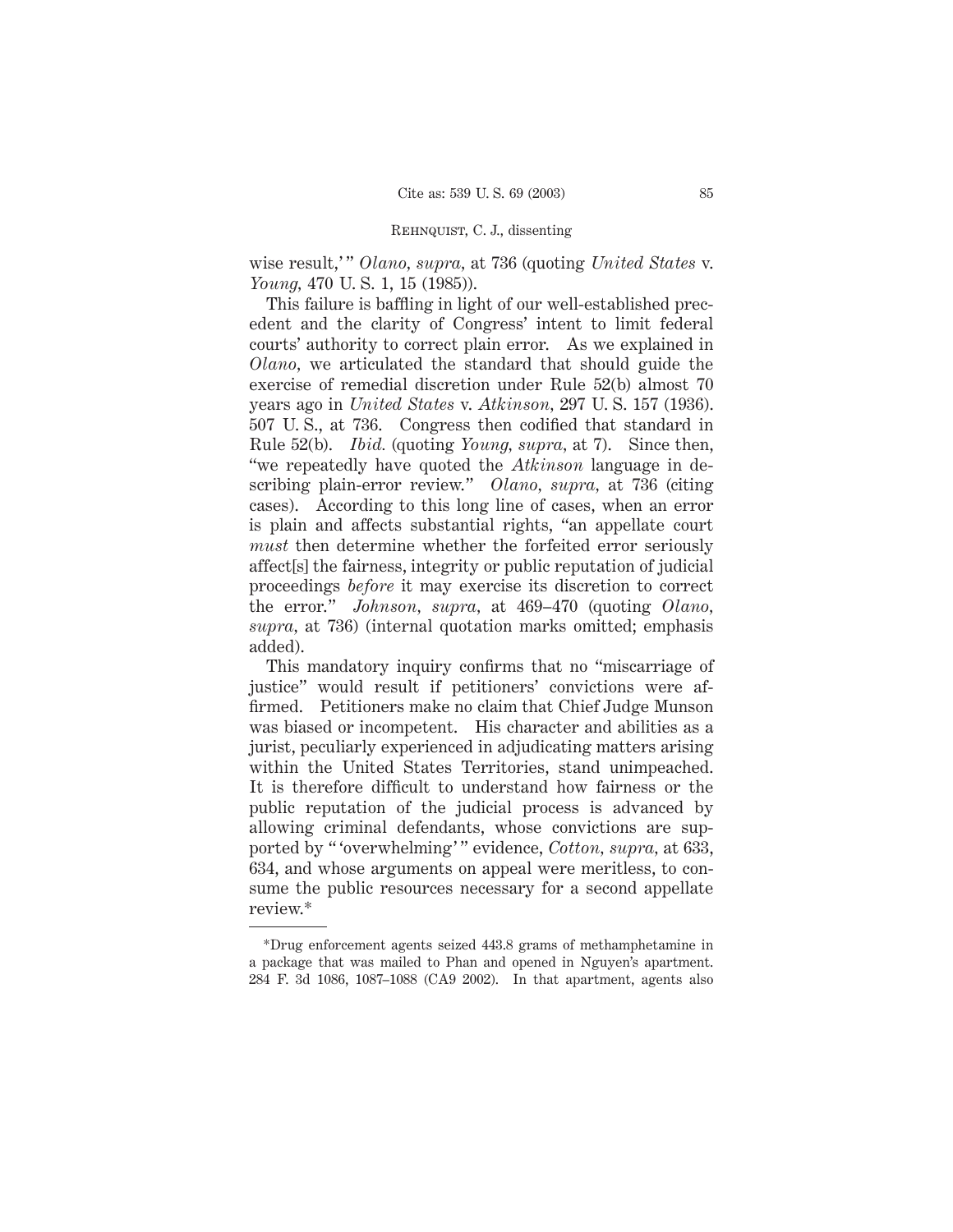The Court proffers several justifications for ignoring our controlling precedents, none of which is persuasive. First, the Court's reliance on *United States* v. *American-Foreign S. S. Corp.,* 363 U. S. 685 (1960), is misplaced. See *ante,* at 79–80, n. 11, 81, 82. In that case, Circuit Judge Medina retired three months after the Court of Appeals for the Second Circuit granted a petition for rehearing en banc, but before the court issued its en banc decision. 363 U. S., at 686–687. He nonetheless participated in consideration of the case and subsequently joined the en banc decision. *Id.,* at 687. This Court vacated the judgment because, under the relevant statute, a "court in banc" could consist only of "active circuit judges." *Id.,* at 685 (quoting 28 U. S. C. § 46(c) (internal quotation marks omitted)).

*American-Foreign* does not speak to the situation here because the petitioner in that case did not forfeit the error. Forfeiture is " 'the failure to make timely assertion of the right before a tribunal having jurisdiction to determine it.'" *Johnson,* 520 U. S., at 465 (quoting *Olano,* 507 U. S., at 731). The petitioner in *American-Foreign* did not so fail. Rather, it objected at the earliest possible moment: immediately after the Court of Appeals issued an en banc decision that Judge Medina joined. It did not know that Judge Medina would retire or then participate in the en banc decision until after the case was briefed and submitted; it availed itself of the earliest opportunity to object to this error by filing a

discovered drug paraphernalia, "nearly a hundred little plastic zip lock bags," and \$6,000 in cash. *Id.,* at 1088, 1091.

All three members of the Ninth Circuit panel agreed that petitioners' challenges—that the District Court abused its discretion in admitting certain evidence, and that the evidence was insufficient to support the convictions—lacked merit. Judge Goodwin, writing for the court, explained that petitioners' evidentiary challenges were "overstate[d]," and that the District Court "clearly performed the necessary" analysis. *Id.,* at 1090. With respect to petitioners' sufficiency of the evidence argument, the judges were also unanimous "[t]here was plenty of evidence," *id.,* at 1091, and "abundant facts," *id.,* at 1090, in support of petitioners' convictions.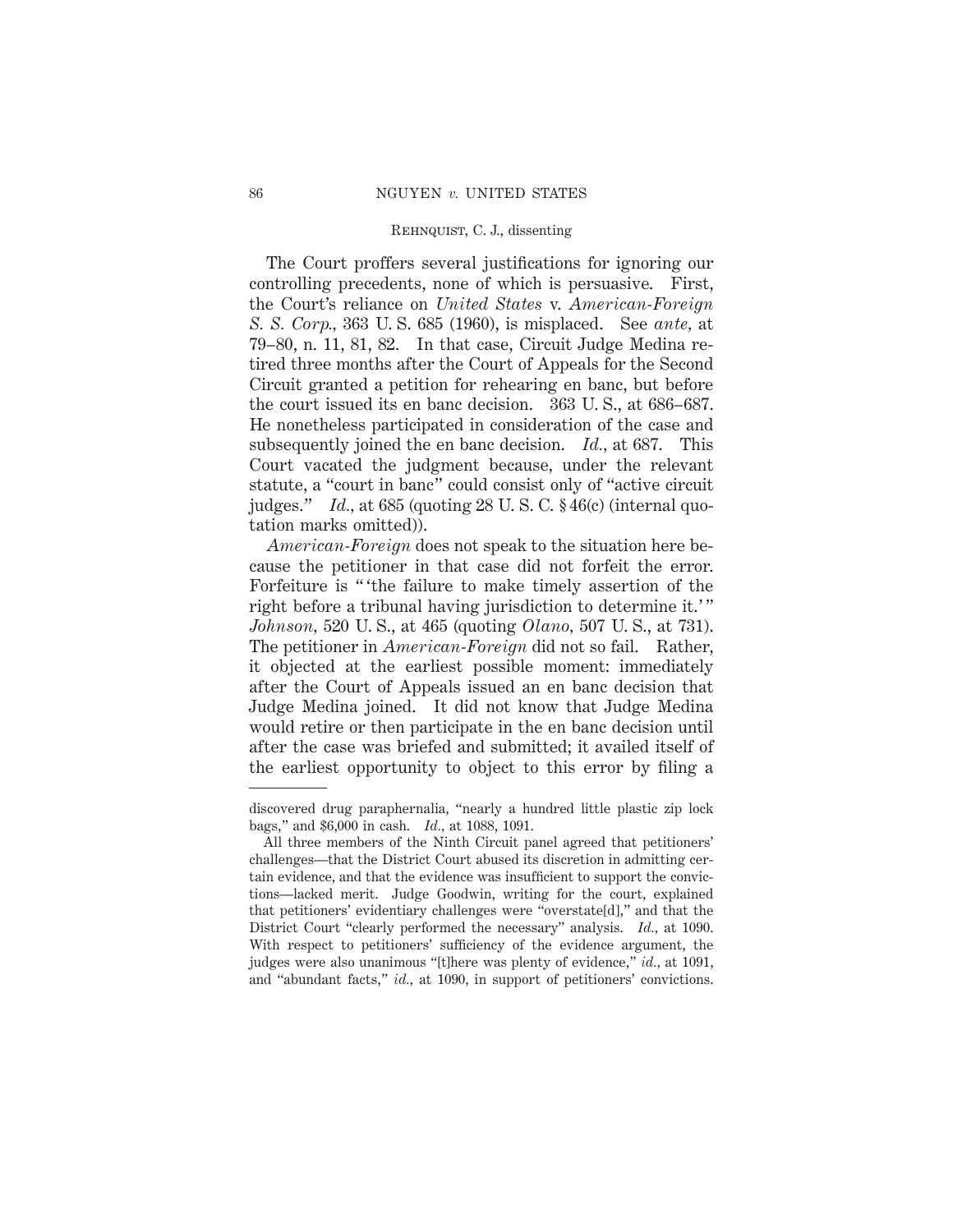motion for further rehearing en banc. Petitioner did not forfeit the error, so Rule 52(b) did not apply.

That is not the case here. Petitioners Nguyen and Phan learned before oral argument that Chief Judge Munson was a member of their Court of Appeals panel. They nonetheless failed to object at oral argument or in a petition for rehearing en banc. This forfeiture requires us to apply the *Olano* test faithfully.

The Court also relies mistakenly on *William Cramp & Sons Ship & Engine Building Co.* v. *International Curtiss Marine Turbine Co.,* 228 U. S. 645 (1913), and *American Constr. Co.* v. *Jacksonville, T. & K. W. R. Co.,* 148 U. S. 372 (1893). *Ante,* at 78–79, and n. 11. In both cases, this Court considered an Act of Congress providing that " 'no judge before whom a cause or question may have been tried or heard in a district court . . . shall sit on the trial or hearing of such cause or question in the Circuit Court of Appeals.'" 228 U. S., at 649; 148 U. S., at 387. This Court held that, when a district judge sat in contravention of that "comprehensive and inflexible" prohibition, 228 U. S., at 650, the court of appeals was statutorily unable to act. See also *American Construction, supra,* at 387.

But these cases do not control here because, as the Court fails to note, both cases predate our adoption of the standard for plain-error review in *Atkinson* in 1936, and Congress' codification of that standard in Rule 52(b) in 1944. This, and not some broader principle, explains the Court's failure in those cases to apply our modern plain-error analysis. The Court has no such excuse. The cases can also easily be distinguished from this litigation on the facts: They held only that courts constituted "in violation of the *express prohibitions* of [a] statute" lack the authority to act. *Cramp,* 228 U. S., at 650 (emphasis added). In contrast, the Ninth Circuit panel in this litigation did not run afoul of any "comprehensive and inflexible" statutory "prohibition." *Ibid.* Rather, the error must be deduced by negative implication,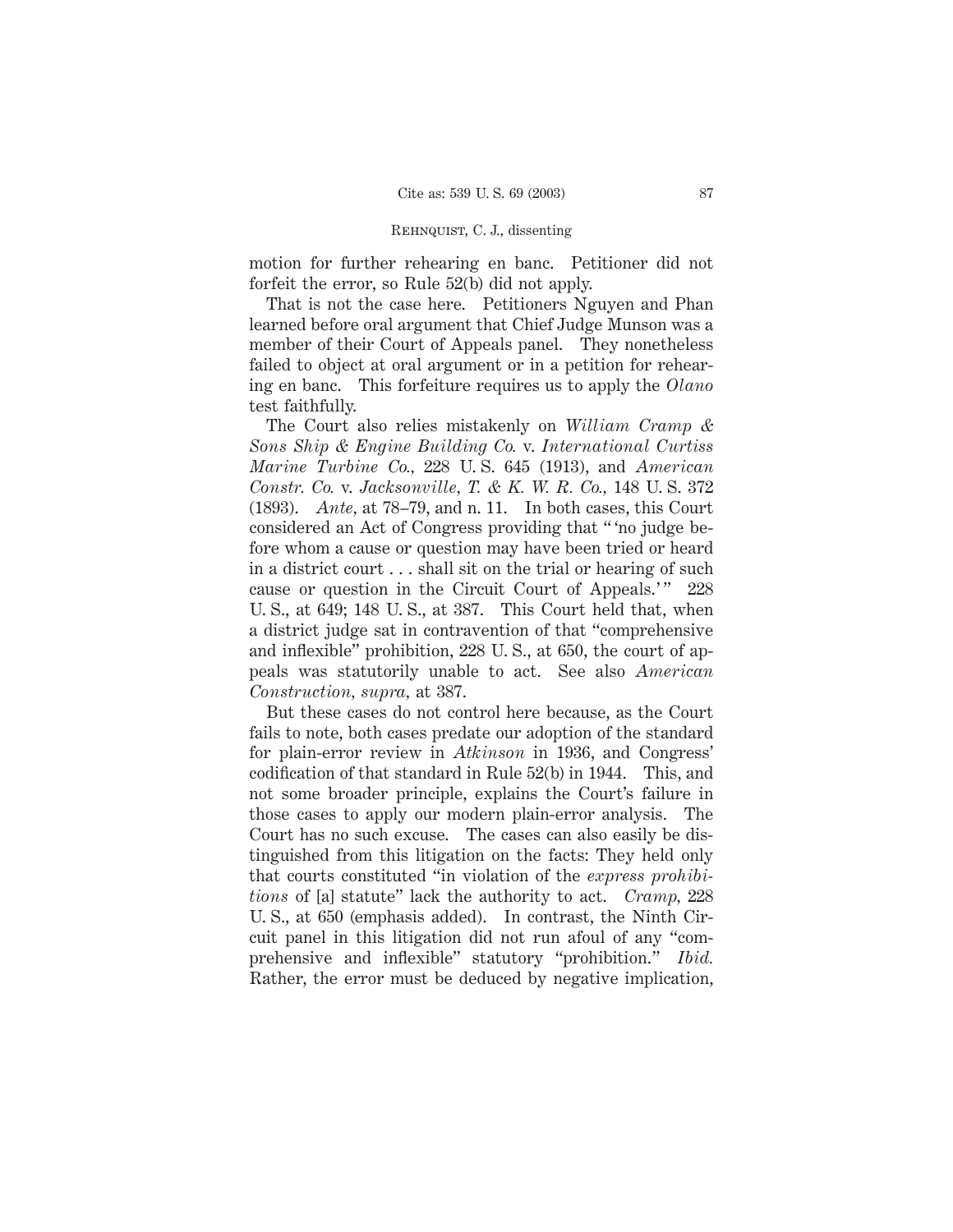from a series of statutes that describe the proper use of district judges in panels of the Courts of Appeals. See *ante,* at 75–76.

The Court also says that "to ignore the violation of the designation statute in these cases would incorrectly suggest that some action (or inaction) on petitioners' part could create authority Congress has quite carefully withheld." *Ante,* at 80. But proper affirmance of petitioners' convictions on the ground that the error did not affect the fairness, integrity, or public reputation of judicial proceedings would not so suggest. The Government has conceded the error, and the Court's opinion properly makes clear to the Courts of Appeals that Chief Judge Munson's participation constituted plain error. Indeed, the Court unwittingly explains why its own holding is mistaken: By ignoring the limits that Congress has imposed on appellate courts' discretion via Rule 52(b), the Court "create[s]" for itself and exercises "authority [that] Congress has quite carefully withheld." *Ibid.*

On this record, there is no basis for concluding that the error seriously affected the fairness, integrity, or public reputation of judicial proceedings. No miscarriage of justice will result from deciding not to notice the plain error here. Accordingly, I would proceed to address petitioners' constitutional claims. Petitioners argue that the designation of a non-Article III judge to sit on the Ninth Circuit panel violated the Appointments Clause, U. S. Const., Art. II, § 2, cl. 2, and the structural guarantees embodied in Article III. I would decline to address the first question because it was "neither raised nor decided below, and [was] not presented in the petition for certiorari." *Blessing* v. *Freestone,* 520 U. S. 329, 340, n. 3 (1997).

Petitioners' second constitutional claim, like their statutory one, is subject to plain-error review. "No procedural principle is more familiar to this Court than that a constitutional right may be forfeited in criminal as well as civil cases by the failure to make timely assertion of the right before